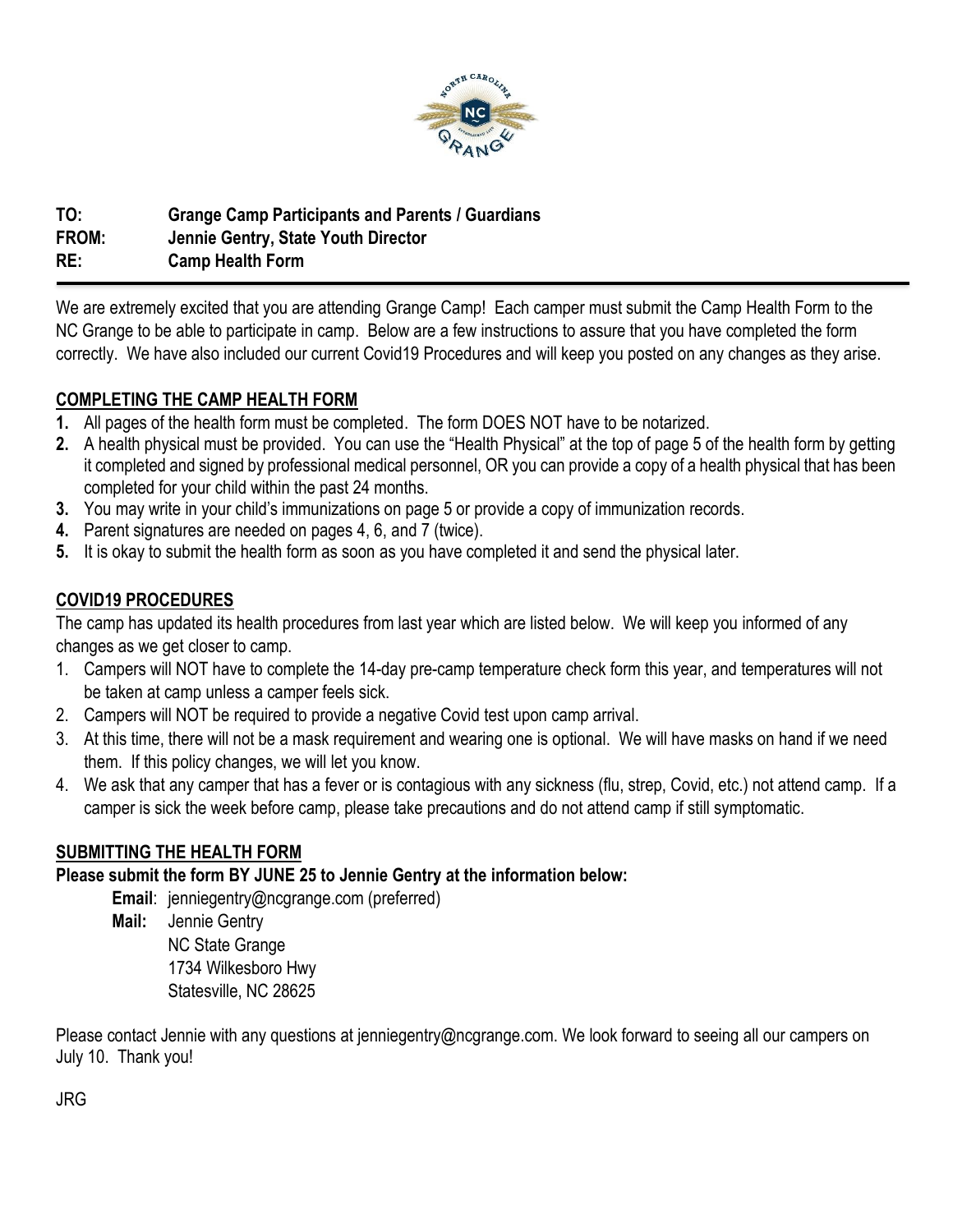

**GRANGE CAMP HEALTH FORM Year: <sup>2022</sup>**

| <b>Camper Name:</b> First                                                                                                                                                                                                     |       |        |      |       |                |
|-------------------------------------------------------------------------------------------------------------------------------------------------------------------------------------------------------------------------------|-------|--------|------|-------|----------------|
|                                                                                                                                                                                                                               |       | Middle |      | Last  |                |
| Address:<br>Street Address<br>Street Address                                                                                                                                                                                  |       |        |      |       |                |
|                                                                                                                                                                                                                               |       | City   |      | State | Zip Code       |
| <u>Home Phone:_____________________</u> Cell Phone:________________ Email: _______________________________                                                                                                                    |       |        |      |       |                |
| Gender: □ Male □ Female                                                                                                                                                                                                       |       |        |      |       |                |
| Name of Parent or Guardian: First                                                                                                                                                                                             |       |        | Last |       |                |
| Address:                                                                                                                                                                                                                      |       |        |      |       |                |
| <b>Street Address</b>                                                                                                                                                                                                         |       | City   |      |       | State Zip Code |
| Home Phone: Cell Phone: Cell Phone: Email: Comparent Phone Phone: Cell Phone: Cell Phone: Cell Phone: Cell Phone: Cell Phone: Cell Phone: Cell Phone: Cell Phone: Cell Phone: Cell Phone: Cell Phone: Cell Phone: Cell Phone: |       |        |      |       |                |
|                                                                                                                                                                                                                               |       |        |      |       |                |
| Address:                                                                                                                                                                                                                      | First |        | Last |       |                |
| <b>Street Address</b>                                                                                                                                                                                                         |       | City   |      | State | Zip Code       |
|                                                                                                                                                                                                                               |       |        |      |       |                |

## **CUSTODY RELEASE:**

When being picked up by an adult from camp, you may be asked to produce photo ID at check-out. This is for your child's safety. Please be aware of this policy before picking up your child.

### **Please check one:**

 $\Box$  My child will be leaving Eastern 4-H Center at the end of the week's program on the Grange Bus.  $\Box$  My child is a car rider and will be released in the custody of  $\Box$ the end of the week's camp program. The state of the week's camp program.

## **Please complete:**

If it is necessary for my child to leave before the end of camp due to illness, injury, behavioral issues or family emergency, and I cannot be reached, I hereby give permission for my child to be released into the custody of:

\_\_\_\_\_\_\_\_\_\_\_\_\_\_\_\_\_\_\_\_\_\_\_\_\_\_\_\_\_\_\_\_\_\_\_\_\_\_\_\_\_\_\_\_\_\_\_\_\_\_\_\_\_\_\_\_\_\_\_\_\_\_\_\_\_\_\_\_\_ \_\_\_\_\_\_\_\_\_\_\_\_\_\_\_\_\_\_\_\_\_\_\_\_\_\_\_\_\_\_\_\_\_\_\_\_\_\_\_\_\_\_\_\_\_\_\_\_\_\_\_\_\_\_\_\_\_\_\_\_\_\_\_\_\_\_\_\_\_ \_\_\_\_\_\_\_\_\_\_\_\_\_\_\_\_\_\_\_\_\_\_\_\_\_\_\_\_\_\_\_\_\_\_\_\_\_\_\_\_\_\_\_\_\_\_\_\_\_\_\_\_\_\_\_\_\_\_\_\_\_\_\_\_\_\_\_\_\_ \_\_\_\_\_\_\_\_\_\_\_\_\_\_\_\_\_\_\_\_\_\_\_\_\_\_\_\_\_\_\_\_\_\_\_\_\_\_\_\_\_\_\_\_\_\_\_\_\_\_\_\_\_\_\_\_\_\_\_\_\_\_\_\_\_\_\_\_\_

(List names and phone numbers of individuals allowed to pick up your child.)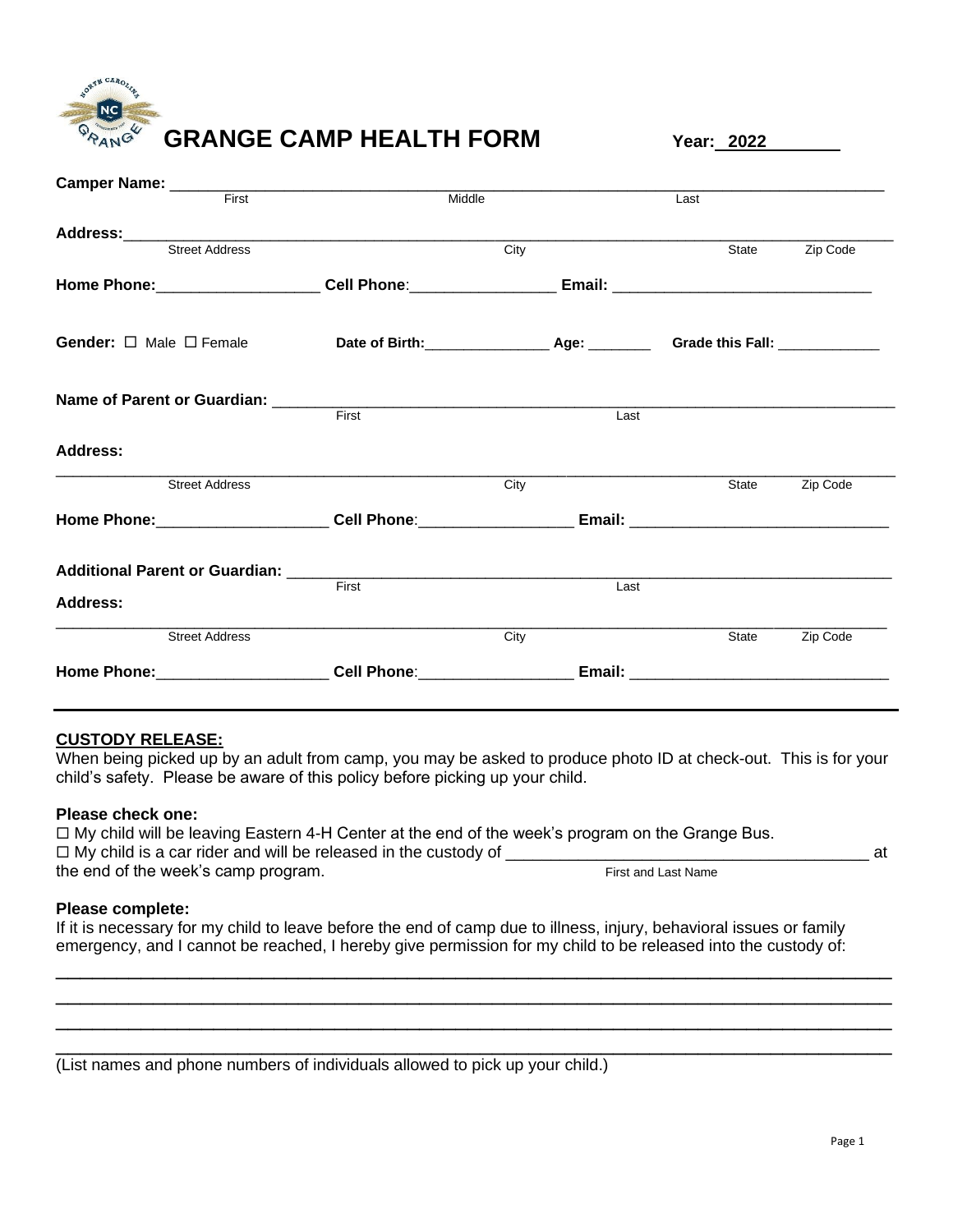



## **North Carolina 4-H Youth Development Youth Health History & Authorization Paper Form**

|                                                                          | <b>Camp Name:</b> First Name Last Name                                                                             |                                                                                                                                                                                 |                                                                                                                                                                                                                                                                                                                                                                                                                                                                                                                                                                                                                                                                                    |
|--------------------------------------------------------------------------|--------------------------------------------------------------------------------------------------------------------|---------------------------------------------------------------------------------------------------------------------------------------------------------------------------------|------------------------------------------------------------------------------------------------------------------------------------------------------------------------------------------------------------------------------------------------------------------------------------------------------------------------------------------------------------------------------------------------------------------------------------------------------------------------------------------------------------------------------------------------------------------------------------------------------------------------------------------------------------------------------------|
|                                                                          | Birth Date: 1 1                                                                                                    | Middle Initial                                                                                                                                                                  | Preferred Name (if needed)                                                                                                                                                                                                                                                                                                                                                                                                                                                                                                                                                                                                                                                         |
|                                                                          |                                                                                                                    |                                                                                                                                                                                 |                                                                                                                                                                                                                                                                                                                                                                                                                                                                                                                                                                                                                                                                                    |
| <b>HEALTH HISTORY</b><br>Chicken Pox: □Yes □No<br>Tuberculosis: OYes ONo | information so that the NC 4-H can be aware of your needs.<br><b>EXPOSURE:</b> Has the participant previously had: | form." (See page 5 for the physical form or provide a copy of a physical already completed.)<br><b>Measles:</b> $\Box$ Yes $\Box$ No<br>Any Other Infectious Exposure: □Yes □No | The following information should be completed by the parent/guardian, or adult. The intent of this information is to provide<br>NC 4-H the background to provide appropriate care and to assist health care personnel in the case of an emergency. Any<br>changes to this form should be provided to NC 4-H. The 4-H Health History form is required annually. Provide complete<br>Note: Youth who register to attend a "Residential 4-H Camp" must have a health exam completed by an approved licensed medical personnel within 24<br>months of camp participation and submit the completed "Health Care Recommendations by Licensed Medical Personnel for 4-H Camp Participants |
|                                                                          |                                                                                                                    |                                                                                                                                                                                 |                                                                                                                                                                                                                                                                                                                                                                                                                                                                                                                                                                                                                                                                                    |
| <b>VACCINATIONS</b>                                                      |                                                                                                                    |                                                                                                                                                                                 |                                                                                                                                                                                                                                                                                                                                                                                                                                                                                                                                                                                                                                                                                    |
|                                                                          | Have you had the Covid19 Vaccination? □Yes □No                                                                     |                                                                                                                                                                                 |                                                                                                                                                                                                                                                                                                                                                                                                                                                                                                                                                                                                                                                                                    |
|                                                                          | only be utilized if there is a medical / dental emergency.                                                         |                                                                                                                                                                                 | <b>CARE:</b> Please complete this section with the participant's medical and dental physician information. *This information will                                                                                                                                                                                                                                                                                                                                                                                                                                                                                                                                                  |
|                                                                          |                                                                                                                    |                                                                                                                                                                                 |                                                                                                                                                                                                                                                                                                                                                                                                                                                                                                                                                                                                                                                                                    |
|                                                                          |                                                                                                                    |                                                                                                                                                                                 |                                                                                                                                                                                                                                                                                                                                                                                                                                                                                                                                                                                                                                                                                    |
|                                                                          |                                                                                                                    |                                                                                                                                                                                 |                                                                                                                                                                                                                                                                                                                                                                                                                                                                                                                                                                                                                                                                                    |
|                                                                          |                                                                                                                    | <b>HISTORY:</b> Does this participant's medial history include any of the following (explain "yes" answers):                                                                    |                                                                                                                                                                                                                                                                                                                                                                                                                                                                                                                                                                                                                                                                                    |
|                                                                          | Acute Chronic Illness: □Yes □No                                                                                    | <b>Concussions:</b> $\Box$ Yes $\Box$ No                                                                                                                                        |                                                                                                                                                                                                                                                                                                                                                                                                                                                                                                                                                                                                                                                                                    |
|                                                                          | Activity Restrictions / Limitations: □Yes □No                                                                      | Ever been hospitalized or had surgery: $\Box$ Yes $\Box$ No                                                                                                                     |                                                                                                                                                                                                                                                                                                                                                                                                                                                                                                                                                                                                                                                                                    |
|                                                                          | Had a recent injury, illness or infectious disease: $\Box$ Yes $\Box$ No                                           |                                                                                                                                                                                 |                                                                                                                                                                                                                                                                                                                                                                                                                                                                                                                                                                                                                                                                                    |
|                                                                          |                                                                                                                    | <b>REMARKS:</b> List any adaptations needed due to a disability and explain "yes" answers from above section.                                                                   |                                                                                                                                                                                                                                                                                                                                                                                                                                                                                                                                                                                                                                                                                    |
|                                                                          |                                                                                                                    |                                                                                                                                                                                 |                                                                                                                                                                                                                                                                                                                                                                                                                                                                                                                                                                                                                                                                                    |
|                                                                          |                                                                                                                    |                                                                                                                                                                                 |                                                                                                                                                                                                                                                                                                                                                                                                                                                                                                                                                                                                                                                                                    |

North Carolina State University and North Carolina A&T State University commit themselves to positive action to secure equal opportunity regardless of race, color, creed, national origin, religion, sex, age, disability. In addition, the two Universities welcome all persons without regard to sexual orientation. race, color, creed, national oright, religion, sex, age, disability. In addition, the two Universities welcome all persons without regard to sexual orientation. Page 2<br>North Carolina State University, North Carolina A&T St

 $\Box$ 

\_\_\_\_\_\_\_\_\_\_\_\_\_\_\_\_\_\_\_\_\_\_\_\_\_\_\_\_\_\_\_\_\_\_\_\_\_\_\_\_\_\_\_\_\_\_\_\_\_\_\_\_\_\_\_\_\_\_\_\_\_\_\_\_\_\_\_\_\_\_\_\_\_\_\_\_\_\_\_\_\_\_\_\_\_\_\_\_\_\_\_\_\_\_\_\_\_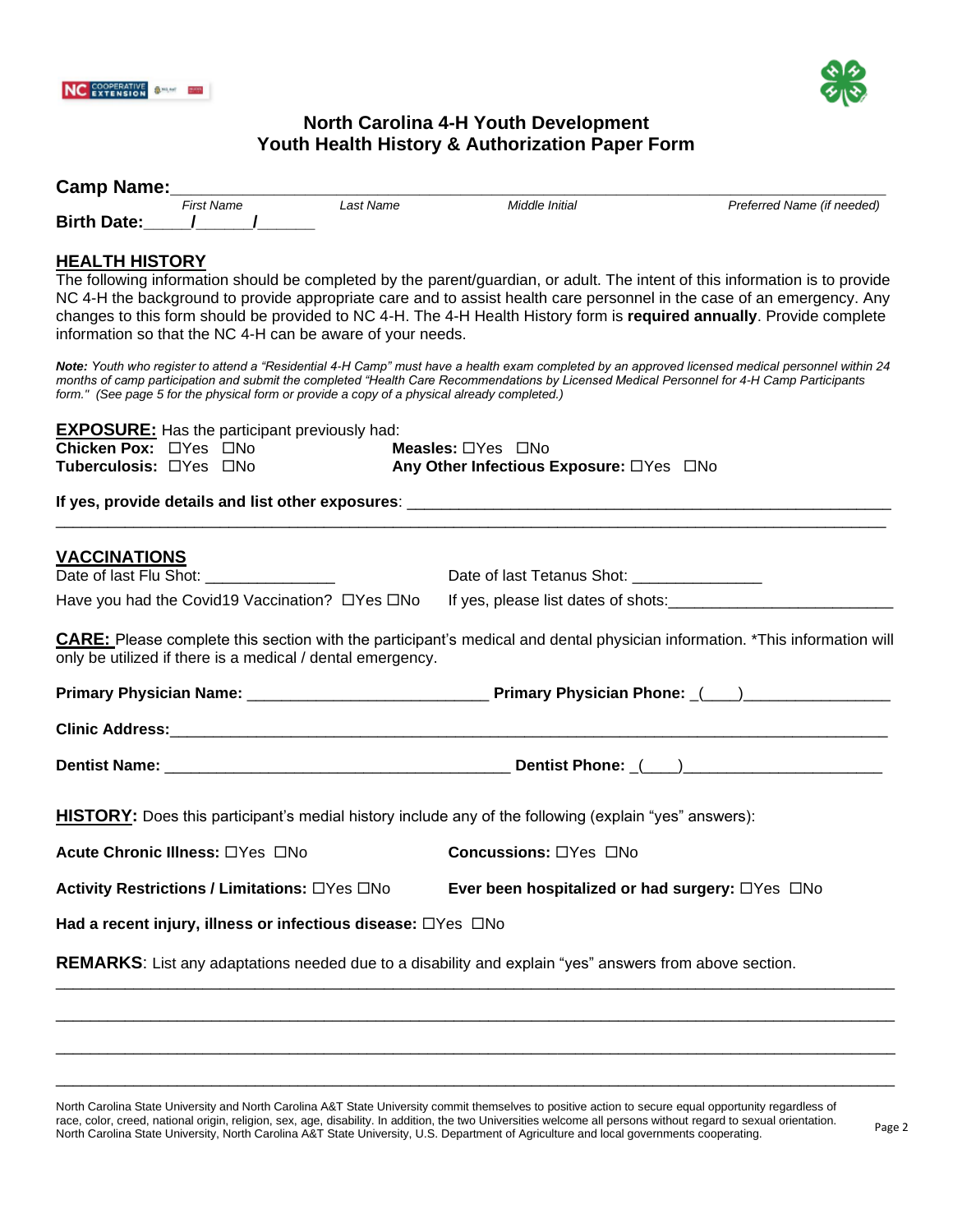**HEALTH INSURANCE:** The 4-H program purchases insurance for youth participants for many sponsored events. This coverage is not a substitute for personal health insurance and may not cover all accident or medical expenses. Therefore, medical providers may find it necessary to bill the family or your insurance company for medical services rendered. Please provide the following information:

| <b>CONDITIONS:</b> Has or does the participant:                   |                                                          |
|-------------------------------------------------------------------|----------------------------------------------------------|
| Have ADD-ADHD? OYes ONo                                           | Have Anxiety? □ Yes □ No                                 |
| Have Arthritis? □ Yes □ No                                        | Have Asperger's? □Yes □No                                |
| Have Asthma? $\Box$ Yes $\Box$ No                                 | Ever had an Auto-Immune Disease? OYes ONo                |
| Ever had back problems? OYes ONo                                  | Ever had Chest Pain During or After Exercise? □ Yes □ No |
| Ever had Joint problems? $\Box$ Yes $\Box$ No                     | Ever had Convulsion or Seizures? □ Yes □ No              |
| Have Diabetes? <sub>UYes</sub> UNo                                | Ever had Dizziness During or After Exercise? □Yes □No    |
| Ever had Frequent Infections? □Yes □No                            | Ever had an Eating Disorder? □ Yes □ No                  |
| Have a history of Bed Wetting? □Yes □No                           |                                                          |
| Ever Been Dizzy / Passed Out During or After Exercise? □ Yes □ No |                                                          |
| Have Frequent Headaches? OYes ONo                                 | Ever had a Head Injury? $\Box$ Yes $\Box$ No             |
| Ever been diagnosed with a Heart Murmur? $\Box$ Yes $\Box$ No     | Had Hepatitis A, B or C? $\Box$ Yes $\Box$ No            |
| Have Hypertension? □ Yes □ No                                     | Had Mononucleosis in the past 12 months? OYes ONo        |
| Had Mumps? OYes ONo                                               | Ever had a Nervous Disorder? □ Yes □ No                  |
| Have frequent Nose Bleeds? □ Yes □ No                             | Sleep Walk? □Yes □No                                     |
| Ever had a Mental Disorder? □Yes □No                              | Have Migraines? OYes ONo                                 |
| Have Skin Problems? OYes ONo                                      | Have Stomach Problems? OYes ONo                          |
| If yes to any above, please explain:                              |                                                          |

**List any Program Activity Restrictions or Limitations (e.g. what cannot be done, what adaptions or limitations are necessary):**\_\_\_\_\_\_\_\_\_\_\_\_\_\_\_\_\_\_\_\_\_\_\_\_\_\_\_\_\_\_\_\_\_\_\_\_\_\_\_\_\_\_\_\_\_\_\_\_\_\_\_\_\_\_\_\_\_\_\_\_\_\_\_\_\_\_\_\_\_\_\_\_\_\_\_\_\_\_\_\_\_\_\_\_\_\_\_

\_\_\_\_\_\_\_\_\_\_\_\_\_\_\_\_\_\_\_\_\_\_\_\_\_\_\_\_\_\_\_\_\_\_\_\_\_\_\_\_\_\_\_\_\_\_\_\_\_\_\_\_\_\_\_\_\_\_\_\_\_\_\_\_\_\_\_\_\_\_\_\_\_\_\_\_\_\_\_\_\_\_\_\_\_\_\_\_\_\_\_\_\_\_\_\_\_

\_\_\_\_\_\_\_\_\_\_\_\_\_\_\_\_\_\_\_\_\_\_\_\_\_\_\_\_\_\_\_\_\_\_\_\_\_\_\_\_\_\_\_\_\_\_\_\_\_\_\_\_\_\_\_\_\_\_\_\_\_\_\_\_\_\_\_\_\_\_\_\_\_\_\_\_\_\_\_\_\_\_\_\_\_\_\_\_\_\_\_\_\_\_\_\_\_\_\_\_\_\_\_\_\_\_\_

\_\_\_\_\_\_\_\_\_\_\_\_\_\_\_\_\_\_\_\_\_\_\_\_\_\_\_\_\_\_\_\_\_\_\_\_\_\_\_\_\_\_\_\_\_\_\_\_\_\_\_\_\_\_\_\_\_\_\_\_\_\_\_\_\_\_\_\_\_\_\_\_\_\_\_\_\_\_\_\_\_\_\_\_\_\_\_\_\_\_\_\_\_\_\_\_\_\_\_\_\_\_\_\_\_\_\_

## **DEVICES:**

**Wear Contact Lenses?** □Yes □No **Epi-Pen?** □Yes □No (provide details below) **Wear Glasses or Protective Eye-Wear?** □ Yes □ No **Inhaler?** □ Yes □ No (provide details below) **Hearing Aid?** □ Yes □ No **Other Devices?**□ Yes □ No (provide details below)

If you checked yes to any devices above, please provide details:

North Carolina State University and North Carolina A&T State University commit themselves to positive action to secure equal opportunity regardless of race, color, creed, national origin, religion, sex, age, disability. In addition, the two Universities welcome all persons without regard to sexual orientation. North Carolina State University, North Carolina A&T State University, U.S. Department of Agriculture and local governments cooperating.

\_\_\_\_\_\_\_\_\_\_\_\_\_\_\_\_\_\_\_\_\_\_\_\_\_\_\_\_\_\_\_\_\_\_\_\_\_\_\_\_\_\_\_\_\_\_\_\_\_\_\_\_\_\_\_\_\_\_\_\_\_\_\_\_\_\_\_\_\_\_\_\_\_\_\_\_\_\_\_\_\_\_\_\_\_\_\_\_\_\_\_\_\_\_\_\_\_ \_\_\_\_\_\_\_\_\_\_\_\_\_\_\_\_\_\_\_\_\_\_\_\_\_\_\_\_\_\_\_\_\_\_\_\_\_\_\_\_\_\_\_\_\_\_\_\_\_\_\_\_\_\_\_\_\_\_\_\_\_\_\_\_\_\_\_\_\_\_\_\_\_\_\_\_\_\_\_\_\_\_\_\_\_\_\_\_\_\_\_\_\_\_\_\_\_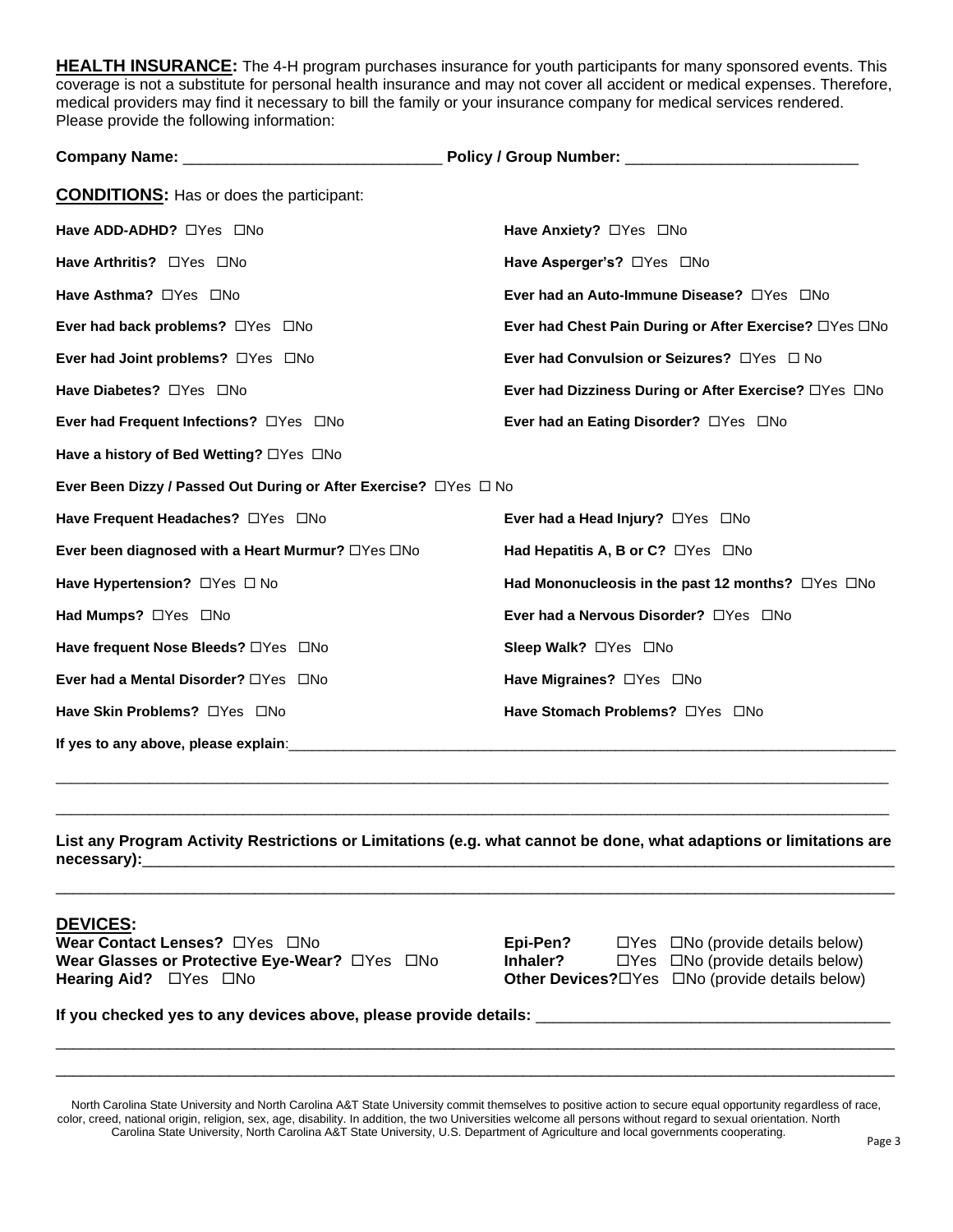### **ALLERGIES**: Please list known allergies here:

| <b>Aspirin</b> □Yes □No               | Insect Stings □Yes □No           | Dairy □Yes □No                      | <b>Eggs</b> $\Box$ Yes $\Box$ No       |  |  |
|---------------------------------------|----------------------------------|-------------------------------------|----------------------------------------|--|--|
| Gluten □Yes □No                       | <b>Nuts</b> $\Box$ Yes $\Box$ No | <b>Peanuts</b> $\Box$ Yes $\Box$ No | <b>Penicillin</b> $\Box$ Yes $\Box$ No |  |  |
| <b>Shellfish</b> $\Box$ Yes $\Box$ No | Soy $\Box$ Yes $\Box$ No         | <b>Sulfa</b> $\Box$ Yes $\Box$ No   | Sunscreen □Yes □No                     |  |  |
| Tetanus Vaccine □Yes □No              | Wheat $\Box$ Yes $\Box$ No       |                                     |                                        |  |  |
|                                       |                                  |                                     |                                        |  |  |
|                                       |                                  |                                     |                                        |  |  |

**AUTHORIZED MEDICATIONS:** The following over-the-counter, non-prescription, medications can be administered to my child, without contacting me.

| Acetaminophen / Tylenol □Yes □No       | Antacid □Yes □No             | <b>Antibiotic Ointment</b> □Yes □No   |
|----------------------------------------|------------------------------|---------------------------------------|
| Antihistamine / Benadryl □Yes □No      | <b>Aspirin</b> □Yes □No      | <b>Ibuprofen</b> $\Box$ Yes $\Box$ No |
| Imodium □Yes □No                       | <b>Pepto Bismol</b> □Yes □No | <b>Sunscreen</b> $\Box$ Yes No $\Box$ |
| Insect Bite /Sting Medication □Yes □No | Insect Repellant □Yes □No    |                                       |

## **MEDICAL RELEASE**

This health history is correct and complete as far as I know. The person herein described has permission to engage in all 4-H activities except as noted. I hereby give permission to the North Carolina 4-H Youth Development Program to administer authorized / prescribed medications and seek emergency medical treatment including ordering x-rays or routine tests. I agree to the release of any records necessary for treatment, referral, billing, or insurance purposes. I give permission to the North Carolina 4-H Youth Development Program to arrange necessary related transportation for the person herein described. In the event I cannot be reached in an emergency, I hereby give permission to the physician selected by North Carolina 4-H Youth Development Program to secure and administer treatment including hospitalization, for the person herein described. This completed form may be photocopied for trips out of county or state.

#### **Camper Name:** \_\_\_\_\_\_\_\_\_\_\_\_\_\_\_\_\_\_\_\_\_\_\_\_\_\_\_\_\_\_\_\_\_\_\_\_\_\_\_\_\_\_\_\_\_\_\_\_\_\_\_\_\_\_\_\_\_\_\_\_\_\_\_\_\_\_\_\_\_\_\_\_\_\_

**Parent / Guardian Name:** \_\_\_\_\_\_\_\_\_\_\_\_\_\_\_\_\_\_\_\_\_\_\_\_\_\_\_\_\_\_\_\_\_\_\_\_\_\_\_\_\_\_\_\_\_\_\_\_\_\_\_\_\_\_\_\_\_\_\_\_\_\_\_\_\_\_

- **Yes, I consent**
- **No, I do NOT consent**

#### **MEDICATIONS:**

Please list ALL medications, prescription and nonprescription / OTC drugs that your child is currently taking regularly. Please bring enough medication to last the entire tie you are at the camp program. Keep medications in the original packaging and / or bottle, including prescription medications, that identify the prescribing physician, the name of the medication, the dosage, and the frequency of administration.

**This person takes NO medications on a routine basis.**

#### **This person takes these medications as follows:**

| Med#1 | Reason | Dosage | Time Taken. |
|-------|--------|--------|-------------|
| Med#2 | Reason | Dosage | Time Taken  |
| Med#3 | Reason | Dosage | Time Taken  |
| Med#4 | Reason | Dosage | Time Taken  |

North Carolina State University and North Carolina A&T State University commit themselves to positive action to secure equal opportunity regardless of race, color, creed, national origin, religion, sex, age, disability. In addition, the two Universities welcome all persons without regard to sexual orientation. North Carolina State University, North Carolina A&T State University, U.S. Department of Agriculture and local governments cooperating.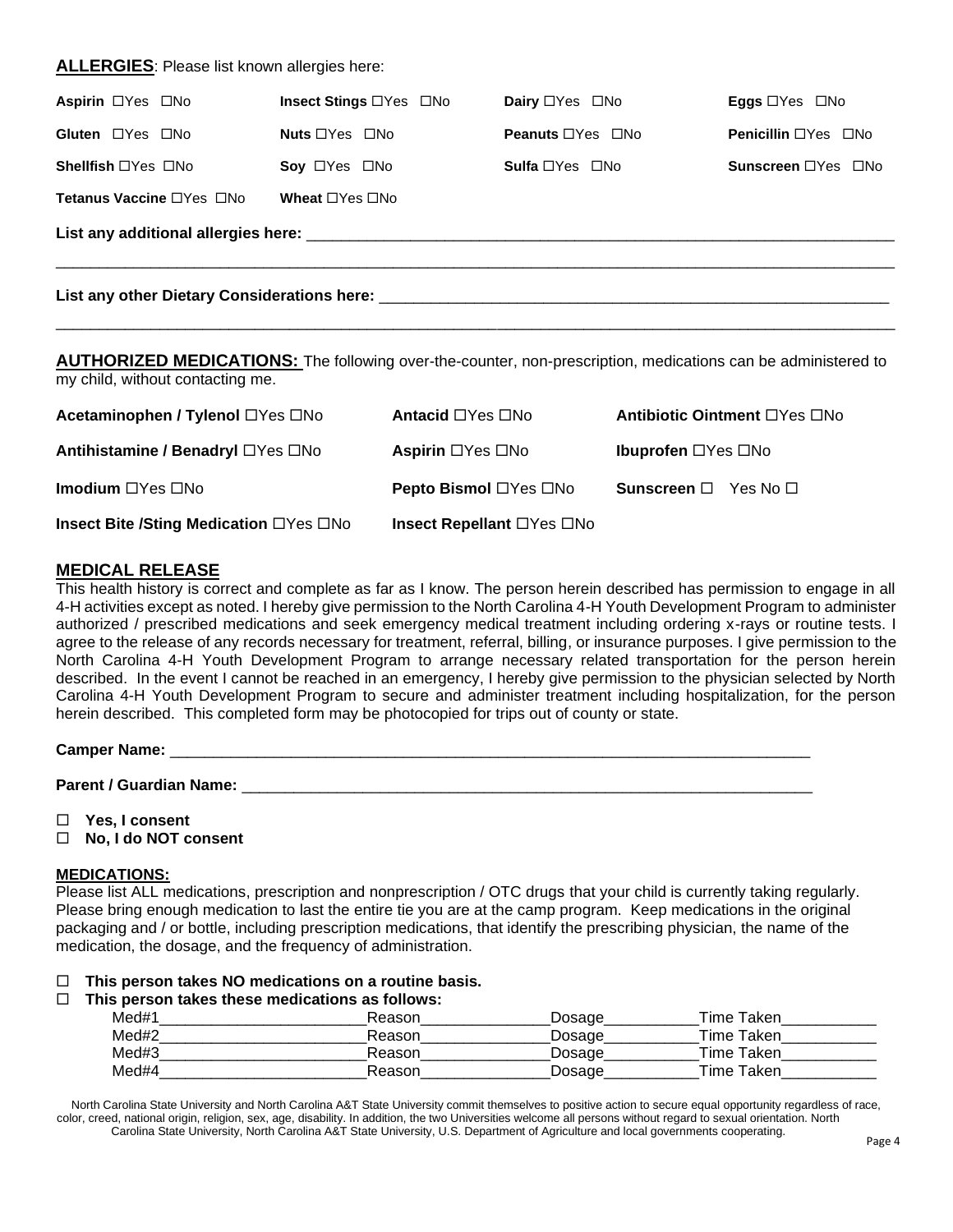## **HEALTH PHYSICAL:**

| Health Care Recommendations by Licensed Medical Personnel for Camp Participants                                                                                                                     |      |       |                           |
|-----------------------------------------------------------------------------------------------------------------------------------------------------------------------------------------------------|------|-------|---------------------------|
| The health physical below needs to be completed for your child by licensed medical personnel. You may also opt to<br>attach a copy of a physical that has been conducted within the past 24 months. |      |       |                           |
| I examined this individual on ______________.<br>Date                                                                                                                                               |      |       |                           |
| In my opinion, the above applicant $\Box$ is $\Box$ is not able to participate in an active camp program.                                                                                           |      |       |                           |
| Treatment to be continued at camp or medications to be administered at camp (name, dosage, frequency)                                                                                               |      |       |                           |
| Additional information for health care staff at camp:<br><u>Compare Compare Compare Compare Compare Compare Compare Compare Compare Compare Compare Compare Compare Compa</u>                       |      |       |                           |
|                                                                                                                                                                                                     |      |       | _Date:___________________ |
| Street                                                                                                                                                                                              | City | State | Zip Code                  |

## **IMMUNIZATIONS:**

Please give dates of immunizations for the following. (Attaching your child's immunization records is also accepted.)

| <b>Vaccine</b>          | Month / Year | Month / Year | <b>Month / Year</b> | Month / Year |
|-------------------------|--------------|--------------|---------------------|--------------|
| <b>DTP</b>              |              |              |                     |              |
| TD (tetanus/diphtheria) |              |              |                     |              |
| Tetanus                 |              |              |                     |              |
| Polio                   |              |              |                     |              |
| <b>MMR</b>              |              |              |                     |              |
| Or Measles              |              |              |                     |              |
| Or Mumps                |              |              |                     |              |
| Or Rubella              |              |              |                     |              |
| Haemophilus influenzae  |              |              |                     |              |
| <b>Hepatitis B</b>      |              |              |                     |              |
| Varicella (chicken pox) |              |              |                     |              |
|                         |              |              |                     |              |

| Screening Record: For camp use only<br>Meds received | Date the control of the control of the control of the control of the control of the control of the control of the control of the control of the control of the control of the control of the control of the control of the con | <b>Time</b> |
|------------------------------------------------------|--------------------------------------------------------------------------------------------------------------------------------------------------------------------------------------------------------------------------------|-------------|
| Current Health needs identified                      |                                                                                                                                                                                                                                |             |
|                                                      |                                                                                                                                                                                                                                |             |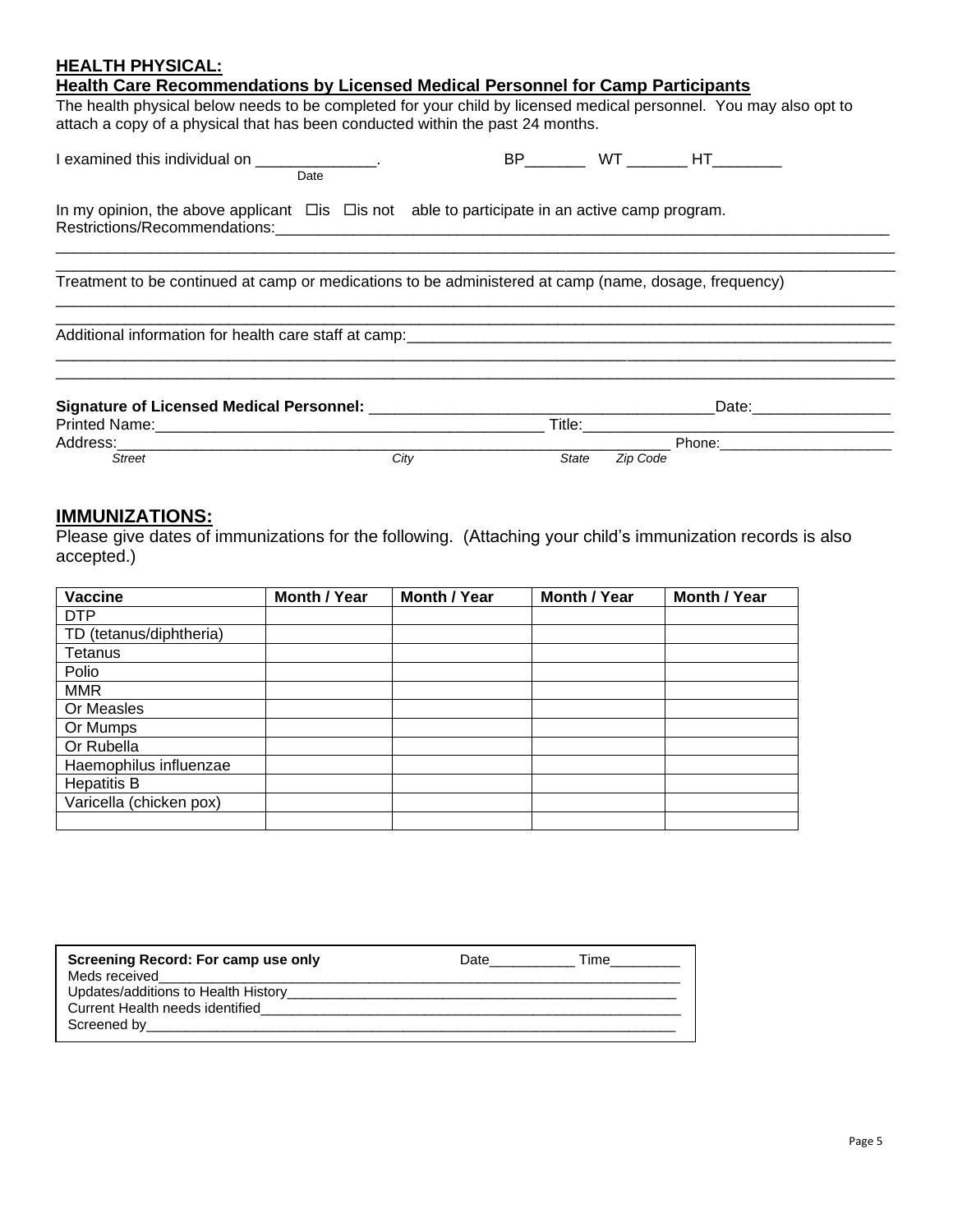## **NORTH CAROLINA 4-H YOUTH DEVELOPMENT PROGRAM LIABILITY WAIVER, ASSUMPTION OF THE RISK, PHOTO & MEDIA RELEASE, AND INDEMNIFICATION YOUTH AGREEMENT**

In consideration of NC State University and/or NC A&T State University allowing my minor child to participate in the North Carolina 4-H Program, (hereinafter "Program"), I, for myself and/or on behalf of the minor child listed below ("Minor"), agree as follows:

I affirm and acknowledge that the Minor is participating in the Program for their own personal benefit. I understand that the Minor will participate in recreational and other activities as part of the Program and that such activities have inherent dangers and physical risks. I understand and acknowledge that the inherent dangers and physical risks involved in these activities are such that no amount of care, caution, instruction or expertise can completely eliminate them. These dangers and risks include, but are not limited to, loss of or damage to personal property, strains, sprains, bruises, heat exhaustion, and other personal injuries, or even death, that could result from tripping, falling, contact with other individuals, and equipment failure, among other causes. I assume responsibility for all risks, known and unknown, involving the Minor's participation in the aforementioned activities, and I voluntarily authorize the Minor's participation in reliance upon my own judgment and knowledge of the Minor's experience and capabilities.

Additionally, I understand that the coronavirus ("COVID-19") has been declared a worldwide pandemic by the World Health Organization and has become more widespread, including within North Carolina. COVID-19 is very contagious and believed to be spread mainly from person-to-person contact. I understand and appreciate that there are known and potential dangers of utilizing the Program's facilities, services and programs, and I acknowledge that the use of these facilities and services may, despite the Program's reasonable efforts to mitigate the dangers, result in exposure to COVID-19, which could result in quarantine requirements, serious illness, disability and/or death. The Center for Disease Control and state and local health departments are reviewing and updating their respective guidance on the pandemic and its impact nearly every day.

I represent that I am acting on my behalf or as the parent or legal guardian of the Minor and I have authority to enter this Agreement. I also represent that the Minor is in proper physical and other condition to participate in the Program. I understand that it is my sole responsibility to determine whether the Minor is sufficiently fit and healthy enough to participate in the Program, and if necessary, I will consult with the Minor's physician for appropriate guidance.

On behalf of myself and the Minor, I hereby agree to indemnify and hold harmless NC State Grange, NC Cooperative Extension, NC State University, NC A&T State University, the NC 4-H Youth Development Program, and their trustees, officers, directors, employees and agents (the "Released Parties") from any liability, losses, costs, damages, claims or causes of action of any kind or nature whatsoever, and expenses, including attorneys' fees, arising from, resulting from, or relating in any way to the Minor's participation in the Program. I further agree that if, despite this Agreement, the Minor or anyone on the Minor's behalf, makes a claim against any of the Released Parties, I will indemnify, defend and hold harmless each of the Released Parties from any liabilities which may be incurred as a result of such claim.

I understand that the Minor and I are required to be familiar with and abide by the Program's rules and regulations, including the Code of Conduct and/or any safety regulations established for the benefit of all participants. I accept sole responsibility for the conduct and actions of the Minor while they are participating in the Program. I understand that this is a legal document which is binding on me, my heirs and assigns and on those who may claim by or through me. I am eighteen years of age or older, and have full capacity to enter into this agreement and do so voluntarily.

## YES, I HAVE READ THIS AGREEMENT, I UNDERSTAND IT, AND I AGREE TO BE BOUND BY IT.

| Signature of Parent/Guardian:              | Date |
|--------------------------------------------|------|
| <b>Printed Name of Minor</b>               |      |
| Signature of Participants Age 18 and Older | Date |
| Printed Name of Participant 18 or Older    |      |

Page 6